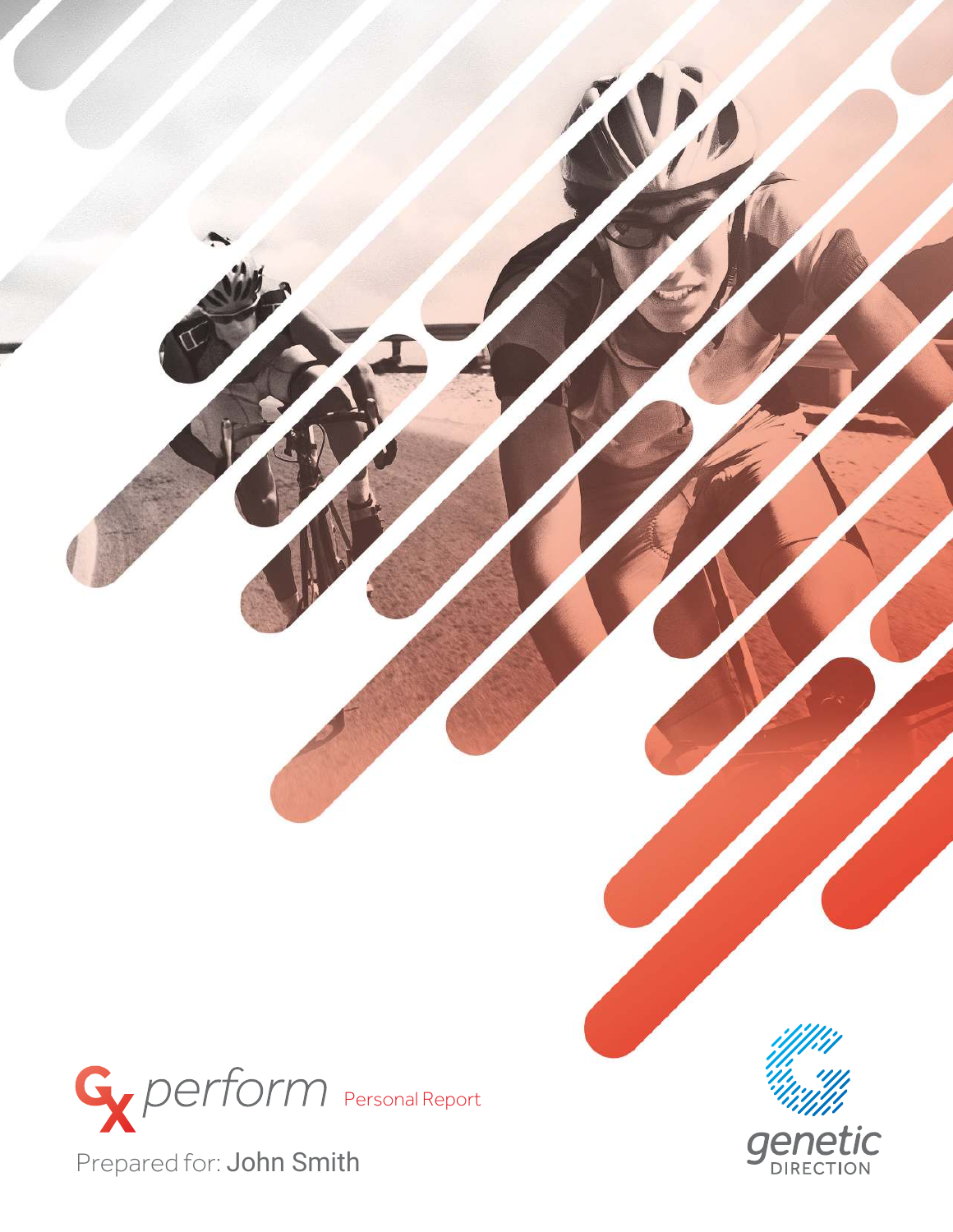## REPORT SUMMARY

| <b>MENTAL &amp; PHYSICAL FOUNDATION</b> |                         |                                                                                                                   |
|-----------------------------------------|-------------------------|-------------------------------------------------------------------------------------------------------------------|
| Intrinsic Motivation to Exercise        | <b>Less Likely</b>      | <b>BDNF</b>                                                                                                       |
| Addictive Behavior / Stimulus Control   | More Likely             | DRD2/ANNK1                                                                                                        |
| Power / Endurance Potential             | <b>Higher Endurance</b> | ACTN3, AGT, IL-6, NOS3, ACE, FTO, IGF1, GNB3, IL6-174                                                             |
| Grip Strength / Muscular Fitness        | <b>Normal</b>           | TGFA, POLD3, ERP27, HOXB3, GLIS1, PEX14, LRPPRC,<br>MGMT, SYT1, HLA, GBF1, KANSL1, SLC8A1, ACTG1,<br>DEC1. IGFS9B |
| Testosterone Levels                     | Average                 | SHBGE7                                                                                                            |

| <b>TRAINING RESPONSE</b>                                 |                               |                                                                                                                                                                       |
|----------------------------------------------------------|-------------------------------|-----------------------------------------------------------------------------------------------------------------------------------------------------------------------|
| VO <sub>2</sub> Max                                      | <b>Normal</b>                 | AMPD1, APOE                                                                                                                                                           |
| Exercise Heart Rate Response                             | <b>Slightly Above Average</b> | CREB1                                                                                                                                                                 |
| Exercise Stroke Volume                                   | <b>Normal</b>                 | KIF5B                                                                                                                                                                 |
| <b>Body Composition Response</b><br>to Strength Training | Enhanced                      | NRXN3, GNPDA2, LRRN6C, PRKD1, GPRC5B,<br>SLC39A8, FTO, FLJ35779, MAP2K5, QPCTL-<br>GIPR, NEGR1, LRP1B, MTCH2, MTIF3,<br>RPL27A, SEC16B, FAIM2, FANCL, ETV5,<br>TFAP2B |

| <b>FUEL UTILIZATION</b> |          |                                           |
|-------------------------|----------|-------------------------------------------|
| Protein Utilization     | Enhanced | <b>FTOF</b>                               |
| <b>Fat Utilization</b>  | Low      | PPARG, TCF7L2, APOA5, CRY2, MTNR1B, PPM1K |
| Carb Utilization        | Normal   | IRS1                                      |
| Caffeine Metabolism     | Slow     | AHR, RP11-10017.3-001, ARID3B, CYP1A1     |

| RECOVERY & INJURY RISK |               |                                                   |  |
|------------------------|---------------|---------------------------------------------------|--|
| Systemic Inflammation  | Above Average | CRP, APOC1 (APOE-CI-CII), HNF1A                   |  |
| Injury Risk            | Normal        | SPTBN1, MEPE, SLC25A13, MBL2/DKK1, LRP5, C18orf19 |  |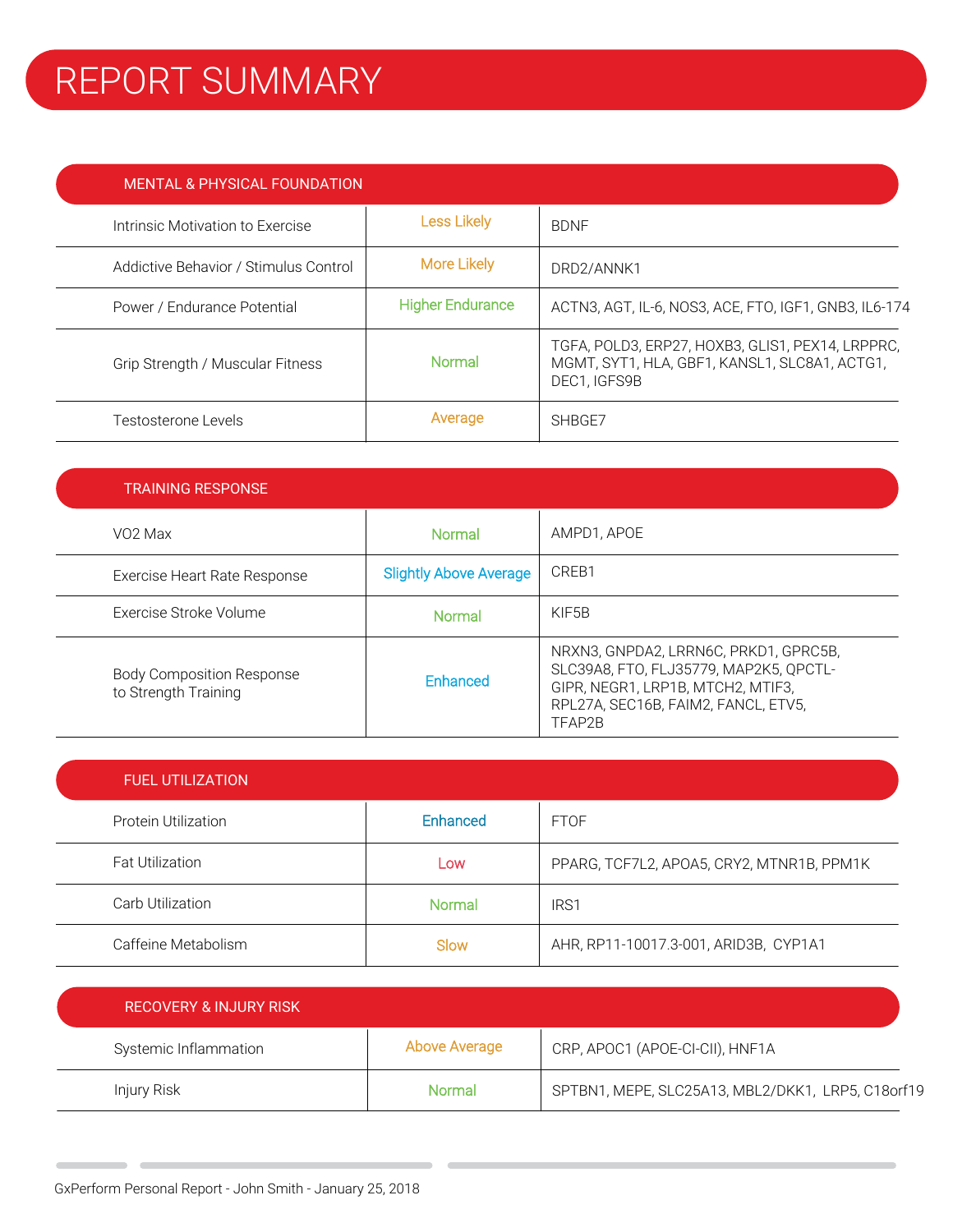## MENTAL AND PHYSICAL FOUNDATION

## GRIP STRENGTH / MUSCULAR FITNESS

### WHAT YOUR GENES SAY ABOUT YOU:

Our analysis indicates that your genetic profile exhibits characteristics that make you likely to have NORMAL hand grip/intrinsic muscular strength. You are genetically predisposed to perform in the average range on tests of grip strength as well as tests of general muscular strength and endurance. Though grip strength is not likely to be a limiter for you, you may still want to work on maximizing your grip strength, especially if you participate in racquet and ball sports and/or strength training, where grip strength is often people's weakest link. Because grip strength is indicative of intrinsic muscular strength and muscular endurance, total body strength training will also be helpful to maximize your overall strength.



### Your genetic profile indicates that you are likely to have NORMAL hand grip/intrinsic muscular strength.

That means you are genetically likely to perform in the average range in tests of hand grip strength, as well as tests of general muscular strength and endurance, such as sit ups, push ups and lower body exercises like squats and leg presses.

### SUCCESS STRATEGIES

Being genetically inclined to have average grip and intrinsic muscular strength may put you at a slight disadvantage in sports where grip strength is a priority. It may also limit your ability to maximize your muscular gains in the gym, since hand grip is often the first thing to give out when lifting heavy.

It's also important to note that everyone, regardless of genetic make up, has weaker hand grip strength than they used to. Your grip strength is partly determined by activity and lifestyle. People performing lots of manual labor will have stronger hands. Grip strength—along with the rise in technology and decline in manual labor—has also been in decline among younger Americans, according to research. One 2016 study of 237 men and women ages 20 to 34 published in the Journal of Hand Therapy found that men 25 to 29 years of age had grip strengths of 101 and 99 pounds of force (right and left hands

### RELATED GENES / SNPs

#### TGFA, POLD3, ERP27, HOXB3, GLIS1, PEX14, LRPPRC, MGMT, SYT1, HLA, GBF1, KANSL1, SLC8A1, ACTG1, DEC1, IGFS9B

The genes and associated SNPs included in this category have been shown to have significant associations with a person's grip strength, which in turn may help determine how successful you will be in activities requiring muscular strength and muscular endurance.

Hand-grip strength is not just about a firm handshake. It reveals a lot about your intrinsic muscular strength and fitness and may, when weak, also indicate an increased risk in fractures. So it's important not only for successful performance in many activities such as racquet and ball sports, resistance training, and off-road cycling, but also for general vitality and health.

Research has found that hand-grip strength is strongly correlated to muscular strength and endurance. In one study, significant correlations were found between grip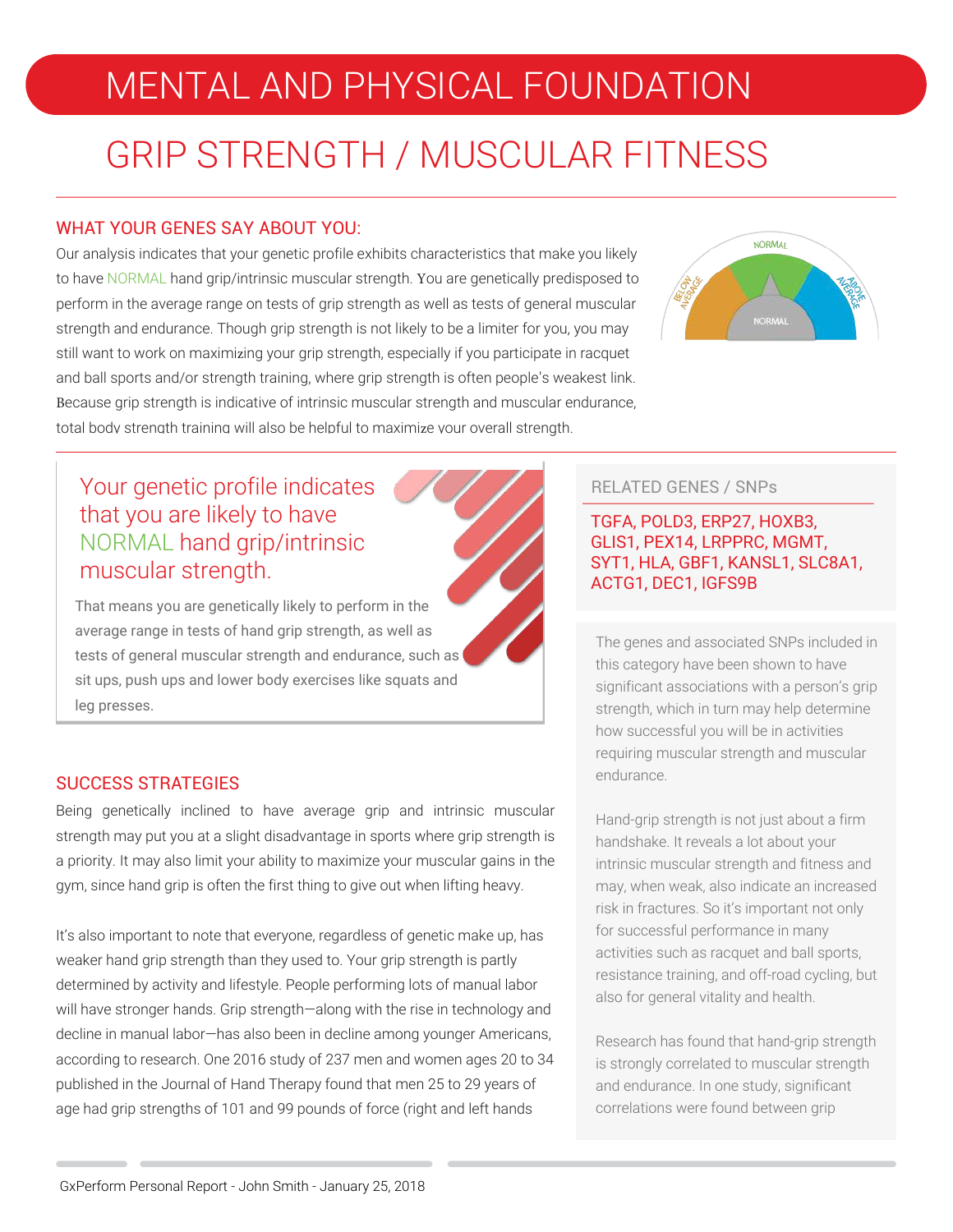# MENTAL AND PHYSICAL FOUNDATION GRIP STRENGTH / MUSCULAR FITNESS

strength and performance in tests of muscular strength and endurance respectively) today, a loss of 26 and 19 pounds from 30 years ago. Young women lost roughly 10 pounds of force over the same time period.

Grip strength naturally declines as we get older, especially after age 55, so exercising to maintain it can help make resistance training and tasks of daily living easier. You can improve your grip strength while you watch TV by simply squeezing a tennis ball. squeeze in as hard as you can for 15 to 20 seconds. Rest for 10 seconds. Repeat 8 to 10 times. In the gym, incorporate the farmer's carry move into your routine. Grab a pair of heavy kettlebells (or dumbbells if there are no kettlebells available) and grasp them firmly as you walk for 30 feet, taking short quick strides. Put them down and rest. Repeat 3 times. Use the heaviest weight you can carry.

Other grip strengthening moves include deadlifts, rows, pull ups, Olympic style lifts like cleans and snatches, and front squats—all of which not only improve your grip strength, but also are excellent for maximizing total body strength, which is also helpful for your particular genotype.

including sit ups, push ups, leg extension, and leg press.

Grip strength is also highly heritable. A large-scale genome-wide association study including a combined sample of 195,180 men and women identified 16 SNPs associated with grip strength. A number of these are also associated with genes that are implicated in the structure and function of muscle fibers, which helps explain why grip strength is a good indicator of intrinsic overall muscular strength. The study also confirmed that these genetic determinants of muscle strength were linked to fracture risk, likely because low muscle strength increases risk of falling.

Our analysis investigated which genotype for these genes was present in your DNA. Your rating of BELOW AVERAGE, NORMAL, or ABOVE AVERAGE reflects whether your genotypes included those that carried the likelihood of having below average grip/intrinsic muscular strength, average intrinsic grip/muscular strength, or below average intrinsic grip/muscular strength.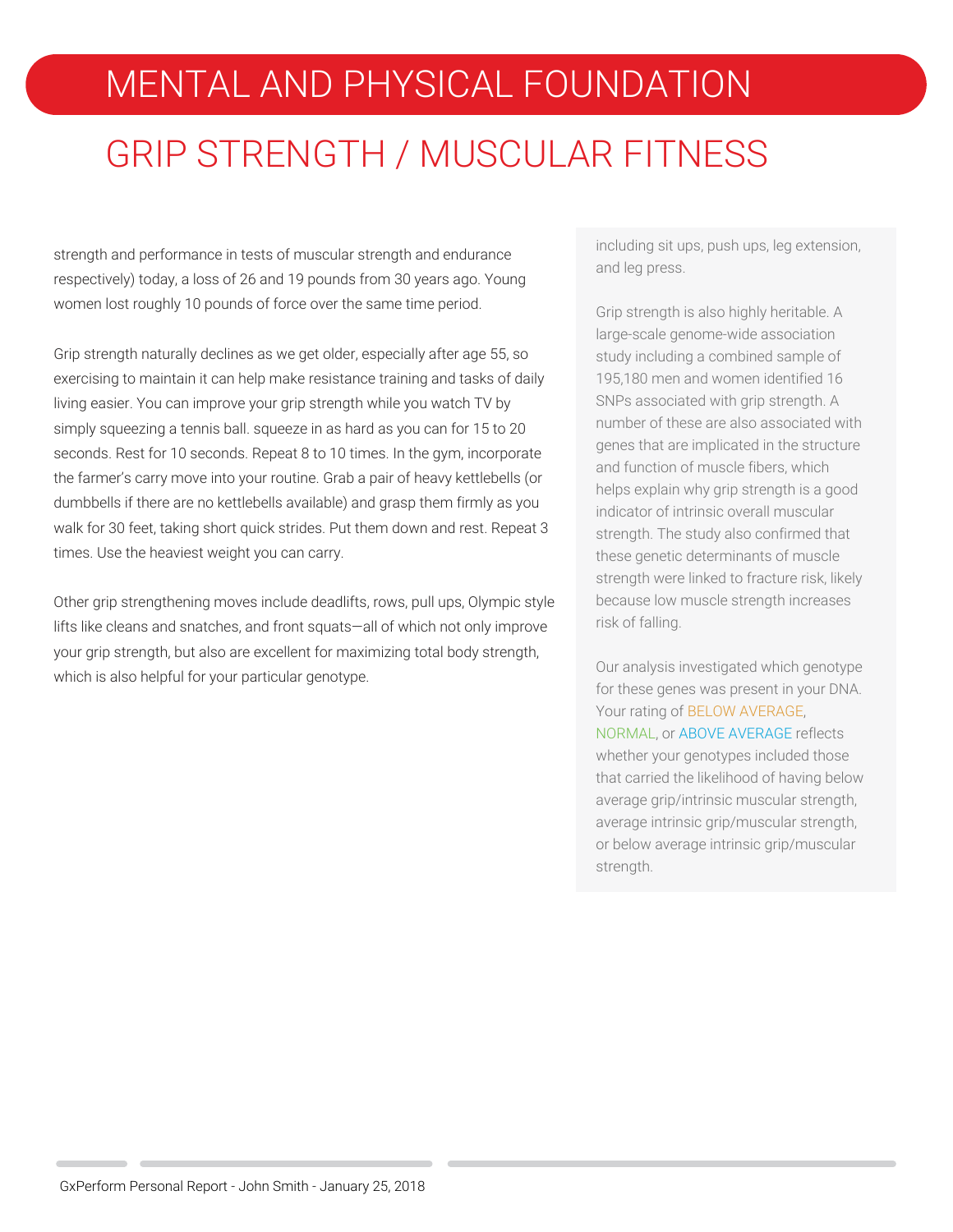# **Mental & Physical Foundation Section Also Includes...**

MENTAL AND PHYSICAL FOUNDATION

INTRINSIC MOTIVATION TO EXERCISE

MENTAL AND PHYSICAL FOUNDATION

ADDICTIVE BEHAVIOR / STIMULUS CONTROL

MENTAL AND PHYSICAL FOUNDATION

POWER / ENDURANCE POTENTIAL

MENTAL AND PHYSICAL FOUNDATION

**Testosterone Levels**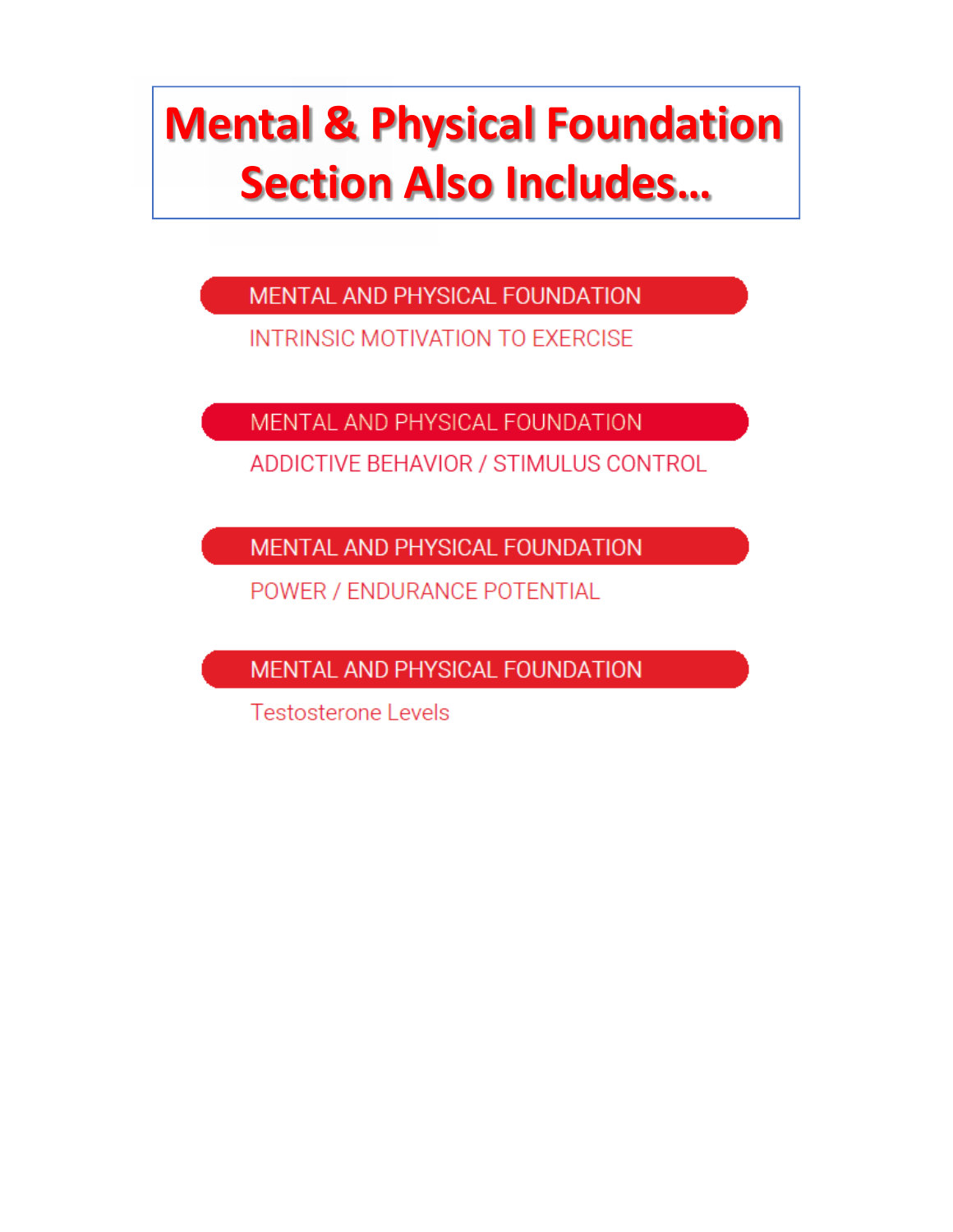## TRAINING RESPONSE

## EXERCISE STROKE VOLUME

#### WHAT YOUR GENES SAY ABOUT YOU:

Our analysis indicates that your genetic profile exhibits characteristics that make you likely to have a NORMAL stroke volume response to exercise. That means you are likely to experience a typical increase in stroke volume in response to exercise training.



### Your genetic profile indicates that you are likely to experience an NORMAL stroke volume response to exercise training.

A greater stroke volume response is advantageous as you can pump out more blood at a lower heart rate. However, stroke volume response is only one factor in exercise performance and success.

Untrained people have a stroke volume of about 50 to 70 ml/beat at rest, which increases to 110 to 130 ml/beat during high intensity efforts. Exercise makes your heart muscle bigger and stronger, so you have a greater stroke volume. The resting stroke volume in elite athletes averages 90 to 110 ml/beat (which is why their resting heart rate is also so low), which increases to as much as 150 to 220 ml/ beat during high intensity exercise, according to research.

Your stroke volume response is also sport dependent. Swimmers generally see a smaller increase in stroke volume response than runners or cyclists; exercising heart rate is typically lower during swimming as well, because the supine position prevents blood from pooling in the lower extremities and there's less need for increased heart rate and stroke volume to meet the body's needs.

### RELATED GENES / SNPs

#### KIF5B

There are two ways for your heart to get more oxygen-rich blood to your exercising muscles: pump faster (heart rate response) and pump out a greater volume of blood with every beat. The latter is your stroke volume response, the amount of blood ejected per beat from your left ventricle, as measured in ml/beat.

Stroke volume increases as your exercise intensity rises. How much your stroke volume improves with exercise is also largely hereditary. The HERITAGE Family Study of 483 men and women from 99 nuclear families found that after 20 weeks of endurance training, the average increase in stroke volume during steady state aerobic exercise (60% of VO2 Max) was 3.9 ml/beat. But there was a large range of stroke volume response among individuals, ranging from a decrease of 41 ml/beat to an increase of 45 ml/beat. Variations in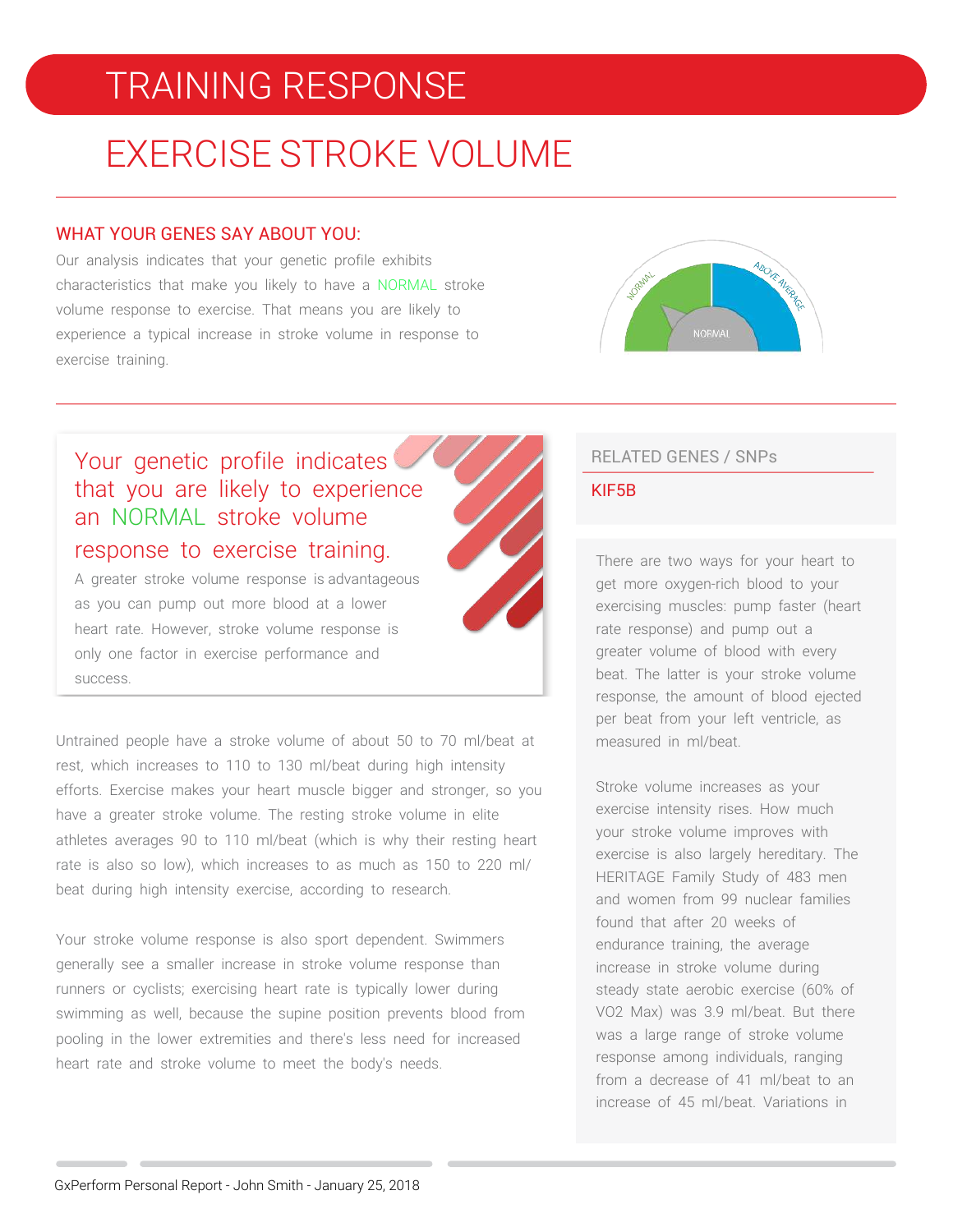### TRAINING RESPONSE

## EXERCISE STROKE VOLUME

Increasing stroke volume is believed to be more efficient than increasing heart rate during exercise, as you can do more work at a lower heart rate with a higher stroke volume. That said, once you reach a certain intensity, your stroke volume plateaus and your heart rate increases to meet your increasing exercise demands.

Your genetic tendency to have an average stroke volume response to exercise training does not mean you cannot perform at a high level or successfully compete against someone with a larger stroke volume response, though you may need to work harder at a given heart rate.

You can minimize any disadvantages by training your sport-specific skills; developing muscular power and efficiency and other fitness elements not solely dependent on cardiovascular efficiency. It's also important that you maintain optimum hydration status, as dehydration diminishes blood volume, which can exacerbate the impact of a genetically lower stroke volume.

the KIF5B SNP were strongly associated with stroke volume response to exercise, explaining nearly 30 percent of the variance.

Our analysis investigated which genotype for this gene was present in your DNA. Your rating of NORMAL or ABOVE AVERAGE reflects whether your genotype included those that make you likely to have an average or above average stroke volume response to regular exercise training.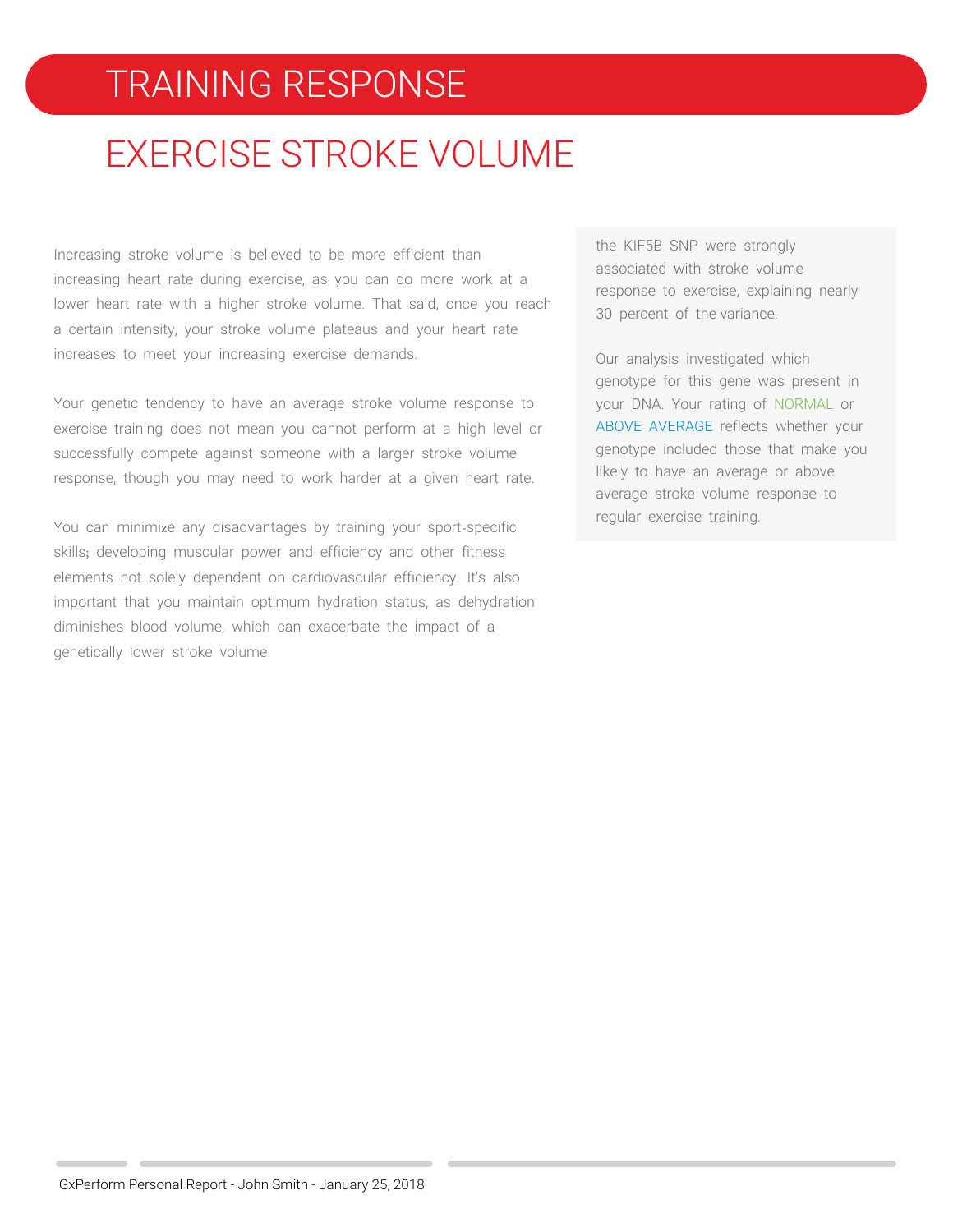# **Training Response Section Also Includes...**

TRAINING RESPONSE

VO<sub>2</sub> MAX

**TRAINING RESPONSE** 

**EXERCISE HEART RATE RESPONSE** 

**TRAINING RESPONSE** 

**BODY COMPOSITION RESPONSE TO STRENGTH TRAINING**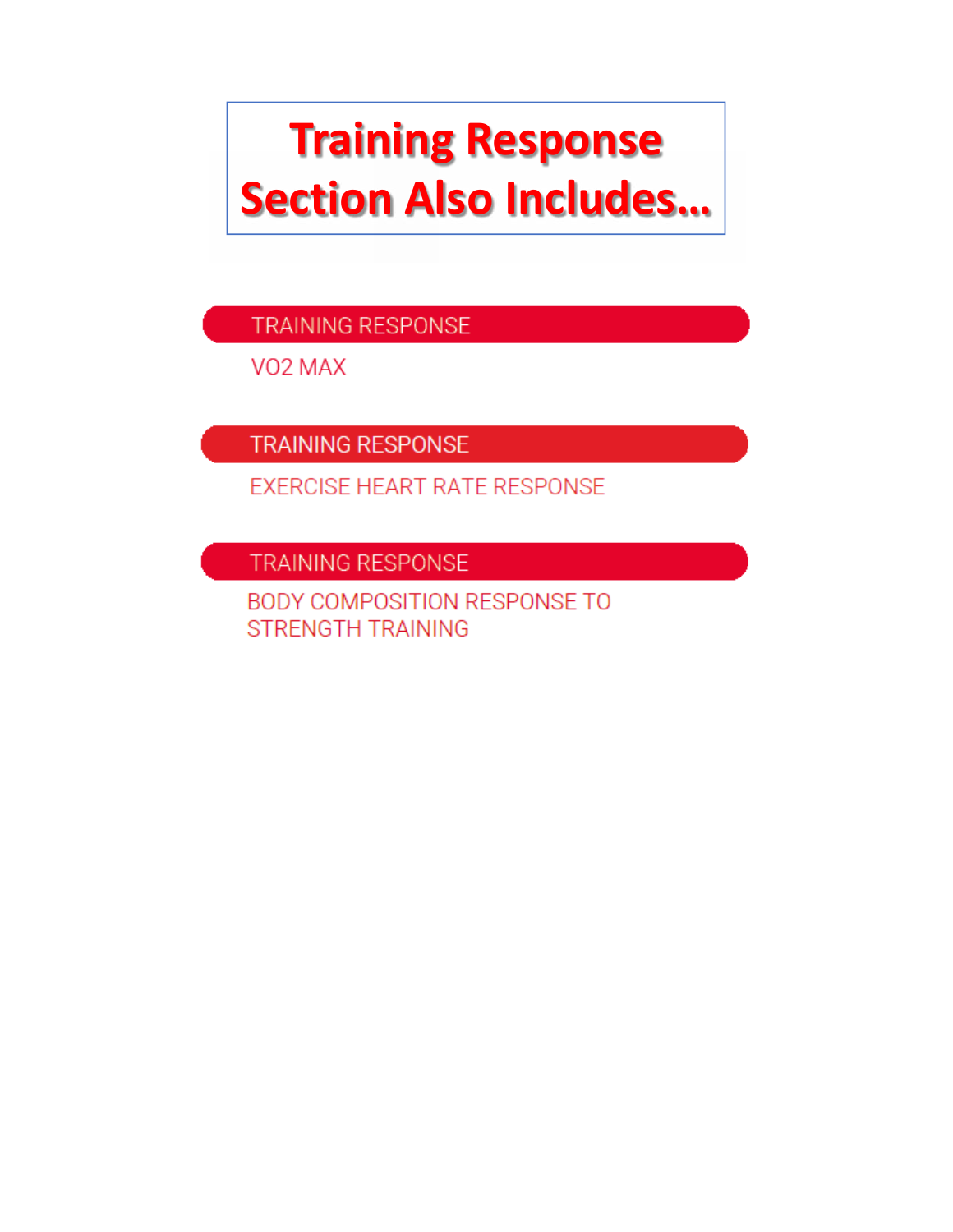## FUEL UTILIZATION

## CARB UTILIZATION

### WHAT YOUR GENES SAY ABOUT YOU:

Our analysis indicates that your genetic profile exhibits a NORMAL utilization of complex carbohydrates. Your score reflects the fact that your genotype does not appear to produce greater weight loss with a higher complex carbohydrate diet, and you can expect to lose around the same amount of weight with either a low, moderate or higher complex carb diet. Weight maintenance and loss aside, you still need adequate carbohydrate intake to fuel the sports and activities you perform. Complex carbs provide the most nutrients, fiber and, long-lasting energy during exercise.



### Your genetic profile indicates that your utilization of carbohydrates is NORMAL

A high carbohydrate diet may not be beneficial if your goal is to lose and/or maintain weight. You still need adequate carbohydrate intake to fuel your activities, however. Prioritize complex carbohydrates, which provide the most nutrients, fiber, and lasting energy.



As an athlete, you use stored glucose—glycogen—to fuel your activity, particularly high intensity activity. Your body relies on glucose for daily living, as well, and this is why blood sugar levels are maintained within a consistent range. In fact, brain cells and red blood cells use glucose as their primary source of energy. Cells also use fat as a fuel source, but to metabolize fat, there must be some glucose present to complete the process.

Glucose is a very important nutrient. But sometimes cells do not respond to the insulin being released, a condition known as insulin resistance. The result is the bloodstream can be overloaded with glucose. Chronic high blood glucose levels can lead to pre-diabetes and, if unchecked, eventually diabetes, or uncontrolled high blood sugar. People who are overweight and/or physically inactive are at higher risk of insulin resistance. Athletes, however, are not immune to insulin resistance: one study on amateur athletes found that 3 out of 10 had fasting blood glucose in the prediabetes range.

### RELATED GENES / SNPs

### IRS1

The gene and associated SNP included in this category has been shown to be associated with a person's insulin sensitivity and the potential effects of the amount of carbohydrates and fat in the diet. Insulin is a hormone released by the body that helps cells take in glucose, or sugar, for energy. Glucose is present in the blood after the digestion of carbohydrates from foods like fruits, vegetables, legumes and grains. Insulin is also released in response to eating protein as it helps to shuttle amino acids into cells.

The gene in this category seems to influence insulin resistance and the body's response to carbs in the diet. One long-term study found that people with a variant of this gene who ate a high carbohydrate, lower fat diet that consisted of high fiber, whole plant foods, as opposed to processed, lower fiber carbs, had greater insulin sensitivity —and lower levels of insulin and insulin resistance—and experienced greater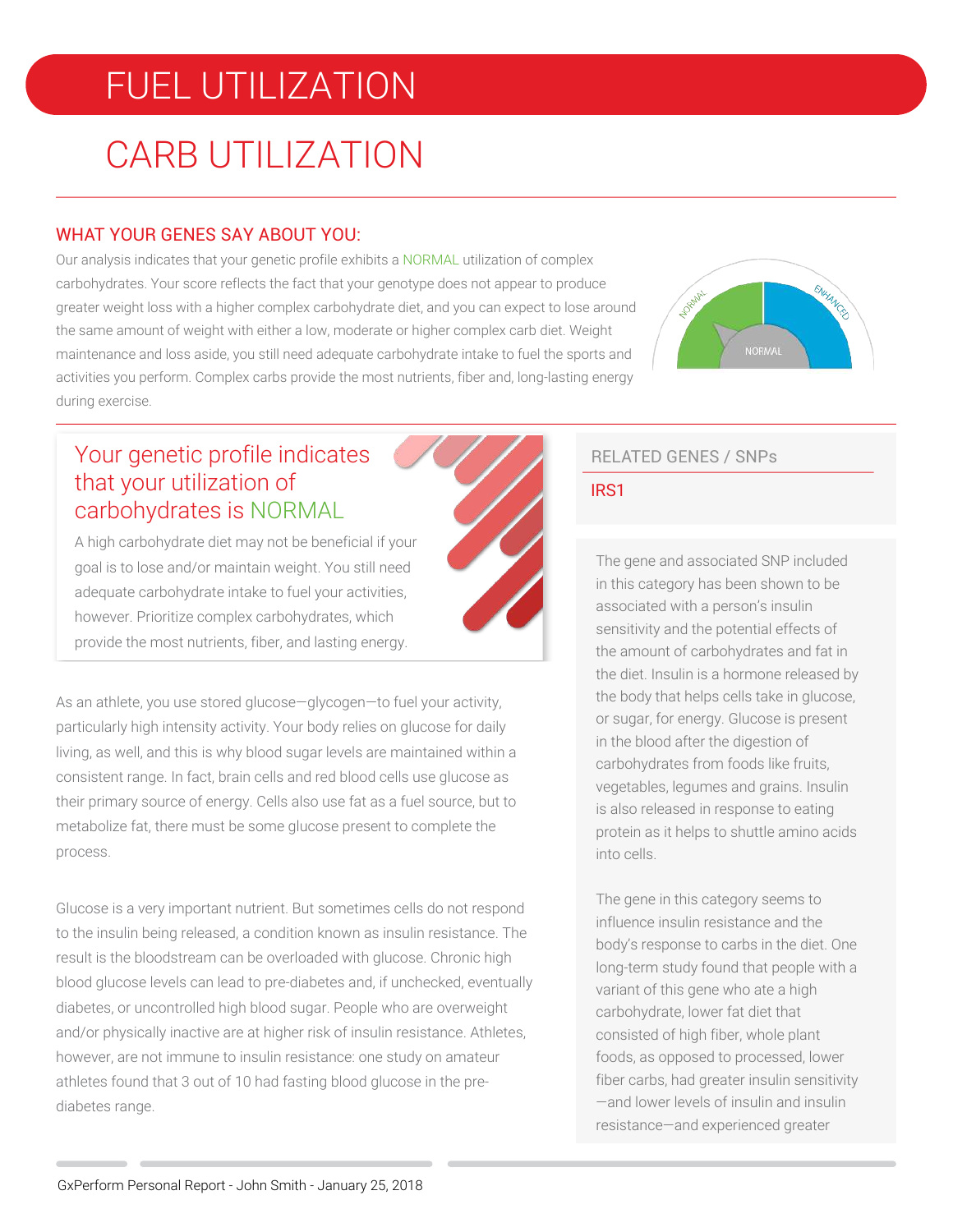## FUEL UTILIZATION CARB UTILIZATION

Since carbohydrate intake triggers insulin release, many people, including athletes and recreationally active men and women, assume that eating more carbs is not healthy and can lead to body fat and weight gain, as well as diabetes. Athletes in sports like CrossFit include a large low-carb diet (such as Paleo) contingency. But the relationship is not that simple: many people who eat a high carbohydrate diet perform well, are not overweight, and do not have diabetes, and, in fact, may have much lower levels of blood glucose. Several large epidemiological studies have shown that increased carb intake actually leads to a lower risk of diabetes and that, surprisingly, increased protein intake, increases the diabetes risk.

The types of carbs you eat play a role: Complex carbohydrates or starches are those that are made up of sugar molecules that are strung together in long, complex chains, as opposed to simple carbs, which are simple sugars like fructose and glucose. Complex carbs take longer for your body to digest, so have less of a "spike" effect on blood glucose levels. Sources

weight loss compared to eating a lower carb, higher fat diet. This is especially important as an active person, as maintaining healthy insulin sensitivity allows you to store the carbohydrates you eat for energy as well as to promote recovery after exercise and training.

Our analysis of your genes investigated which genotype for this gene was present in your DNA. Your rating of either NORMAL or ENHANCED reflects whether your genotype included those genes that improved insulin sensitivity and weight loss from a higher carb and slightly lower fat diet.

include: whole grains like brown rice, quinoa, oatmeal, barley, bulgur, and buckwheat, vegetables, fruits, and legumes. If you eat mostly processed carbs (as opposed to fiber-rich complex carbs), you are likely to release greater amounts of insulin and this could affect your insulin resistance.

### SUCCESS STRATEGIES

For weight loss, your genotype suggests that a high carbohydrate diet is not necessarily beneficial. Though there are no universally accepted definitions, high carb diets generally include greater than 60 percent of total calories from carbohydrates, and low carb diets generally include less than 30 percent of total calories from carbohydrates. Review your results from the other macronutrient genetic traits for more guidance on the weight/fat loss diet composition that might work best for you.

Performance-wise, your genotype does not suggest improved insulin sensitivity with high-carb intake. That does not mean you should eschew carbohydrates all together, however. But rather follow the carbohydrate intake recommendations found in current American College of Sports Medicine position statement on nutrition and athletic performance: reserve your higher carbohydrate intake for hard training days, races, and competitions. On easy or rest days, lean toward low carbohydrate intake.

Eat the majority of your carbohydrates from complex carbohydrate sources, which are highest in fiber, nutrients, and are best for your general health. Save simple carbohydrates like refined bread, pasta, sweets, and gels for when you need quick bursts of energy, such as right before a race or during prolonged activity, when you need fuel that is quickly absorbed. During such activity, you can aim for about 30 to 60 grams (120 to 240 calories) of carbohydrates per hour after the first hour to 90 minutes of activity.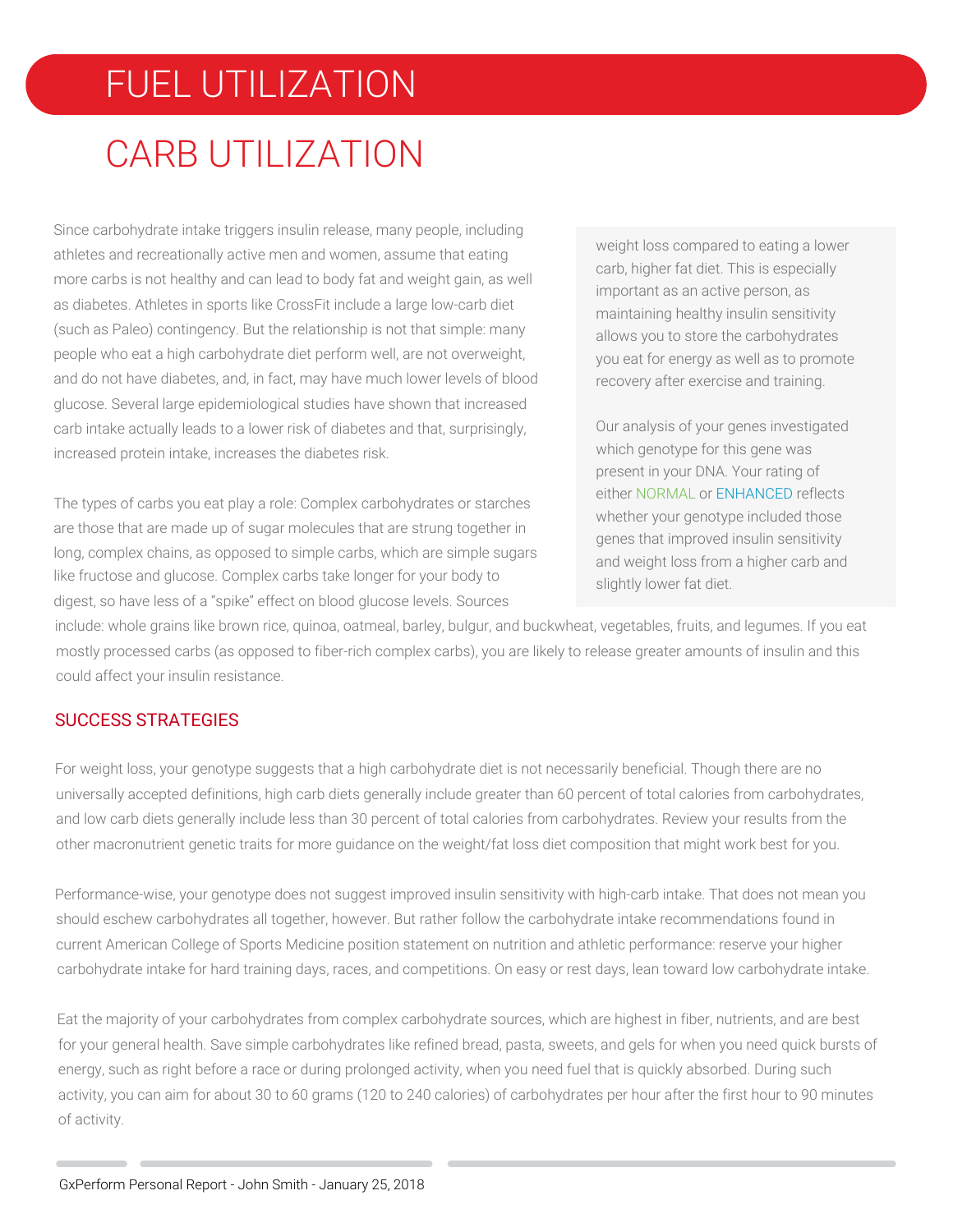# **Fuel Utilization Section Also Includes...**

FUEL UTILIZATION

PROTEIN UTILIZATION

**FUEL UTILIZATION** 

**FAT UTILIZATION** 

**FUEL UTILIZATION** 

CAFFEINE METABOLISM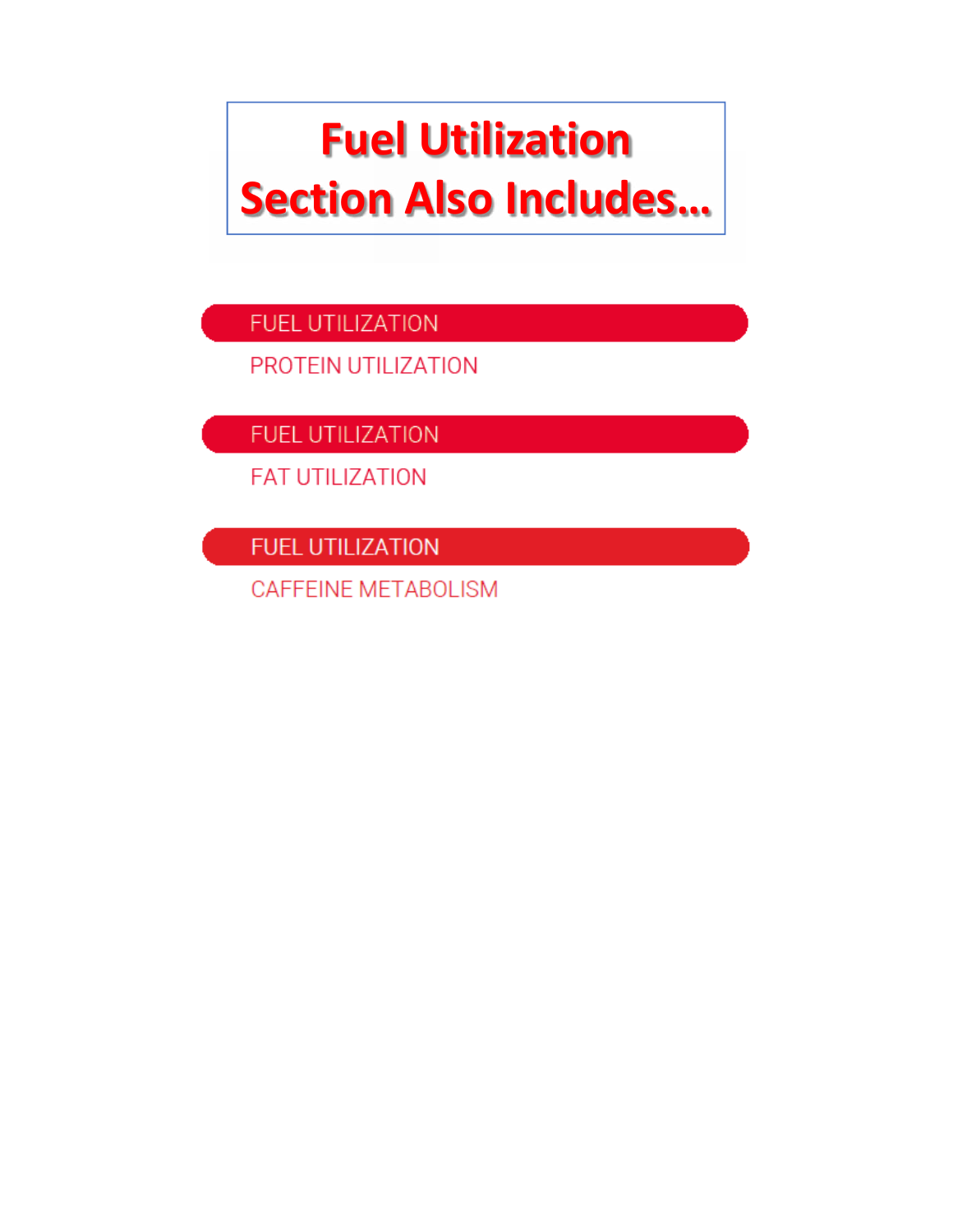## RECOVERY & INJURY RISK

## SYSTEMIC INFLAMMATION

### WHAT YOUR GENES SAY ABOUT YOU:

Our analysis indicates that your genetic profile exhibits characteristics that give you a likelihood of having ABOVE AVERAGE systemic inflammation levels. That means your CRP levels are likely to fall in a slightly elevated range. Persistently elevated systemic inflammation can lead to age-related chronic diseases like diabetes and heart disease so it's important to keep inflammation in check. The good news is that genes are only one factor that influences CRP levels. Healthy diet and lifestyle behaviors, including regular exercise, can help significantly reduce inflammation.



### Your genetic profile indicates that you are inclined to have ABOVE AVERAGE systemic inflammation levels.

You can lower your CRP levels and avoid inflammationrelated chronic diseases by practicing healthy diet, exercise, and lifestyle behaviors.



### SUCCESS STRATEGIES

Normal CRP levels vary from laboratory to laboratory, but generally there are no or very low levels of CRP detectable in the blood. According to the American Heart Association, you are at a low risk for developing heart disease if your CRP levels are less than 1.0 mg/L; your risk is considered average if your levels are between 1.0 mg/L and 3.0 mg/L, and your risk is high if your levels are higher than 3.0mg/L.

According to data from the Physicians Health Study of nearly 15,000 healthy adult men, a high level of CRP was associated with a heart attack risk three times higher than average.

Since your screening results indicate that you're genetically inclined to have slightly elevated systemic inflammation, ask your doctor about having your CRP levels screened along with your cholesterol, triglycerides and other blood markers. A high-sensitivity C-reactive protein (hs-CRP) test is more sensitive than the standard test and also can be used to evaluate your risk for developing coronary artery disease.

### RELATED GENES / SNPs

### CRP, APOC1 (APOE-CI-CII), HNF1A

The genes and their associated SNPs that are included in this category have been shown to have significant associations with a person's systemic inflammation levels. That's low-level inflammation we don't see, which left unchecked, can damage our blood vessels and lead to many serious chronic diseases like heart disease, diabetes, stroke, neurodegenerative diseases like Alzheimer's, and some cancers. Chronic inflammation also hinders recovery from exercise and training and harms performance.

Doctors use C-reactive protein (CRP) levels as a general marker of systemic inflammation. CRP is a protein found in your blood plasma that binds to the surface of dead or dying cells and certain bacteria to clear them from your body. When there's a lot of cellular damage to clean up, CRP levels rise. Unsurprisingly, high CRP levels have been linked to a higher risk of mortality.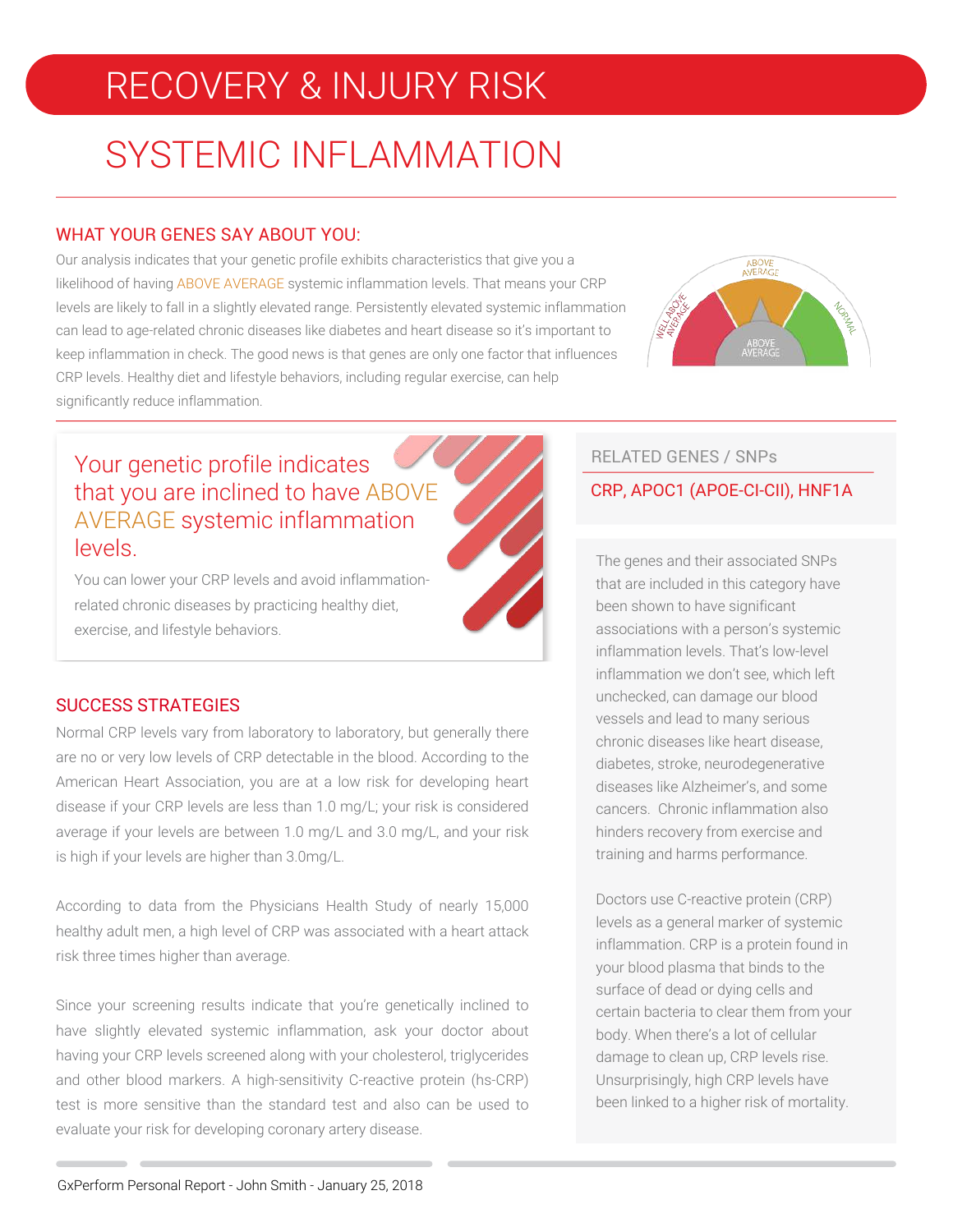## RECOVERY & INJURY RISK

## SYSTEMIC INFLAMMATION

Along with getting screened, practice "anti-inflammatory" lifestyle behaviors including:

*Achieve and/or maintain a healthy weight.* As an active person, you are more likely to achieve and maintain a healthy body weight. As someone with a genetic inclination for higher than average systemic inflammation, you want to make it a priority to achieve a healthy weight if you have pounds to lose. Body mass index (BMI), which is a measure of body fat based on height and weight, is the main non-genetic determining factor for CRP levels. Carrying excess fat, particularly around the midsection where it is most metabolically active, is known to induce chronic low-grade inflammation. It also can switch on your at-risk genes that are associated with systemic inflammation. Maintaining a healthy weight is one of the best ways to keep systemic inflammation in check. If you're overweight, even modest weight loss can have a significant positive impact on CRP levels. In one study, overweight post-menopausal women who lost at least 5 percent of their body weight had measurable reductions in CRP levels. Those who lost weight by dieting and exercising were able to reduce their CRP levels by more than 41 percent in a year.

*Get at least 2 ½ hours of exercise a week.* Good news for you as an active person: exercise is a powerful anti-inflammatory for your body. Research finds that getting at least 2 ½ hours of moderate exercise a week helps lower CRP levels. In a 10-year study of nearly 4,300 men and women, those who met those exercise requirements had significantly lower CRP levels than those who didn't, and people who started exercising during the study to meet those levels had lower inflammation levels by the end. Other studies show that regular exercise can reduce inflammation by up to 60 percent.

*Follow a training plan that includes adequate recovery.* It's important to note that, though moderate exercise lowers inflammation, exercise of any higher intensity will cause some degree of inflammation. A long, hard and/or intense training session is a form of stress that initiates an inflammatory response, which is part of the adaptation process that generates muscle and makes you stronger and fitter as your body rebuilds. If you constantly

There are many culprits behind systemic inflammation, including autoimmune diseases, being overweight (especially if you carry your excess fat in your abdomen, where it is most metabolically active), poor fitness, a diet that is high in sugar and other inflammatory foods, sleep deprivation, as well as exposure to secondhand smoke and other pollutants.

CRP is also significantly influenced by genetics. Researchers estimate that the heritability of CRP levels is up to 40 percent. In a recent genome wide association analysis of more than 82,700 men and women, scientists identified a half a dozen genetic variations that were significantly associated with CRP levels. When they ranked the study participants according to their at-risk CRP genetic makeup, those in the highest gene score group had an average CRP level that was more than double the average level of those in the lowest gene score group.

Our analysis investigated which genotype for this gene was present in your DNA. Your rating of NORMAL, ABOVE AVERAGE or WELL ABOVE AVERAGE reflect whether or not your genotype include those that increase your risk for elevated systemic inflammation levels.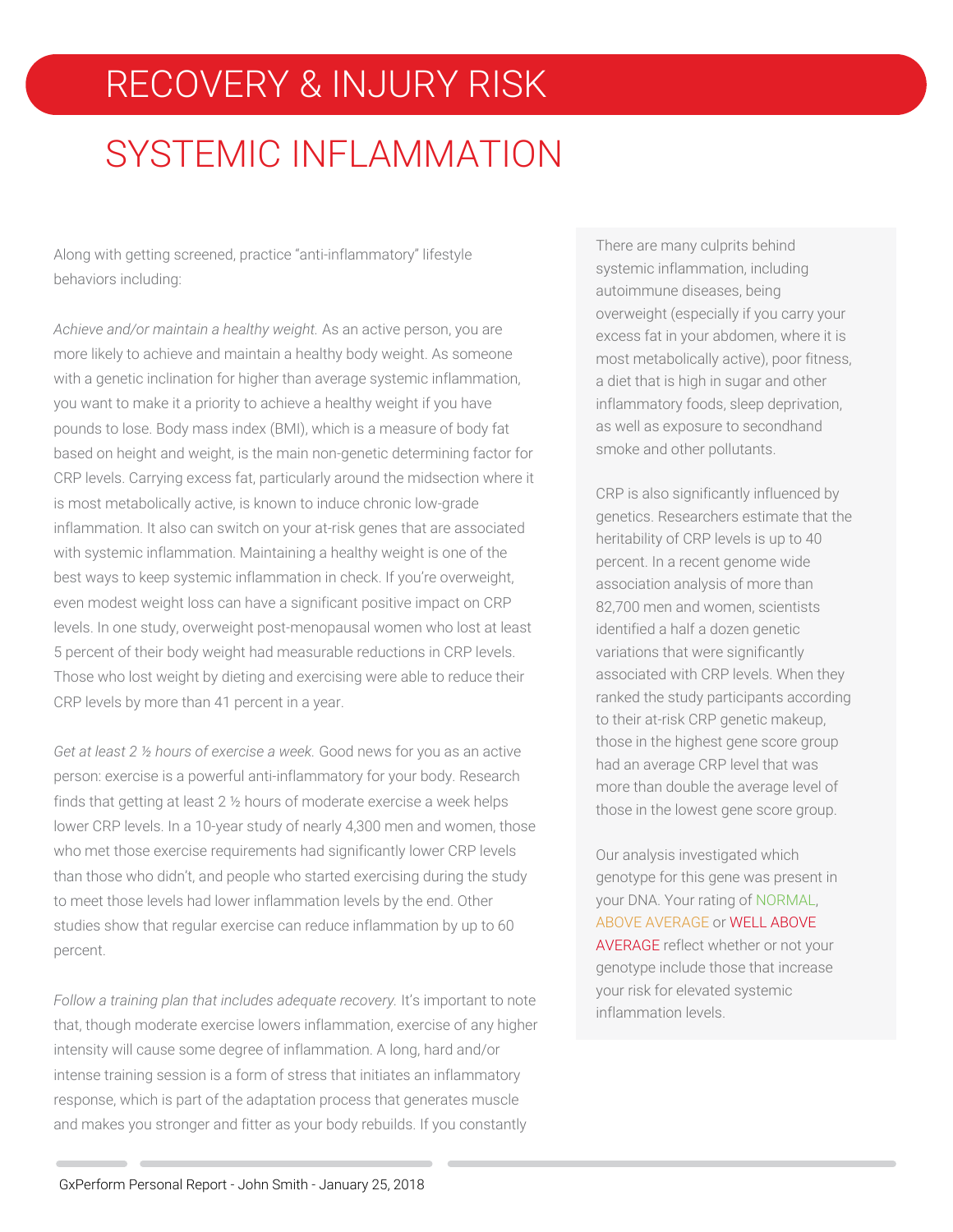## RECOVERY & INJURY RISK

## SYSTEMIC INFLAMMATION

train hard without adequate rest, such as doing high intensity CrossFit workouts every single day or training for long endurance events like marathons, ultras, and long distance triathlons, you may be setting the stage for chronic inflammation. Also, research suggests that sporadic intense exercising, such as being a "weekend warrior", can increase inflammation and weaken immunity, rather than bolster it. Aim to follow healthy, consistent training practices that include a mix of high intensity training days interspersed with adequate recovery days. Avoid slogging through workouts when you're feeling fatigued.

*Follow a Mediterranean-style diet.* Studies show that eating a Mediterranean-style diet, which is naturally high in monounsaturated fats as well as polyunsaturated omega-3 fatty acids, may help reduce systemic inflammation. Build your diet around fruits, vegetables, whole grains, seeds and nuts. Eat fatty fish at least twice a week. Choose lean protein foods, minimizing your intake of red meat.

Sugary foods, refined foods, and foods that are made with white flour create inflammation in the body. Limit your intake of processed foods, sweets and other low-fiber snack foods like chips and crackers, which tend to be high on the glycemic index, spike blood sugar levels quickly and lead to inflammation. One study found that overweight adults who stuck to a lowglycemic food diet were able to lower their CRP levels by 48 percent over a two-year period.

*If you drink, do so in moderation*. Too much is bad for you, but research shows that moderate amounts, such as a drink a day lowers your CRP levels more than totally abstaining. It's not a reason to start drinking, of course. But good news for those who enjoy alcohol in moderation.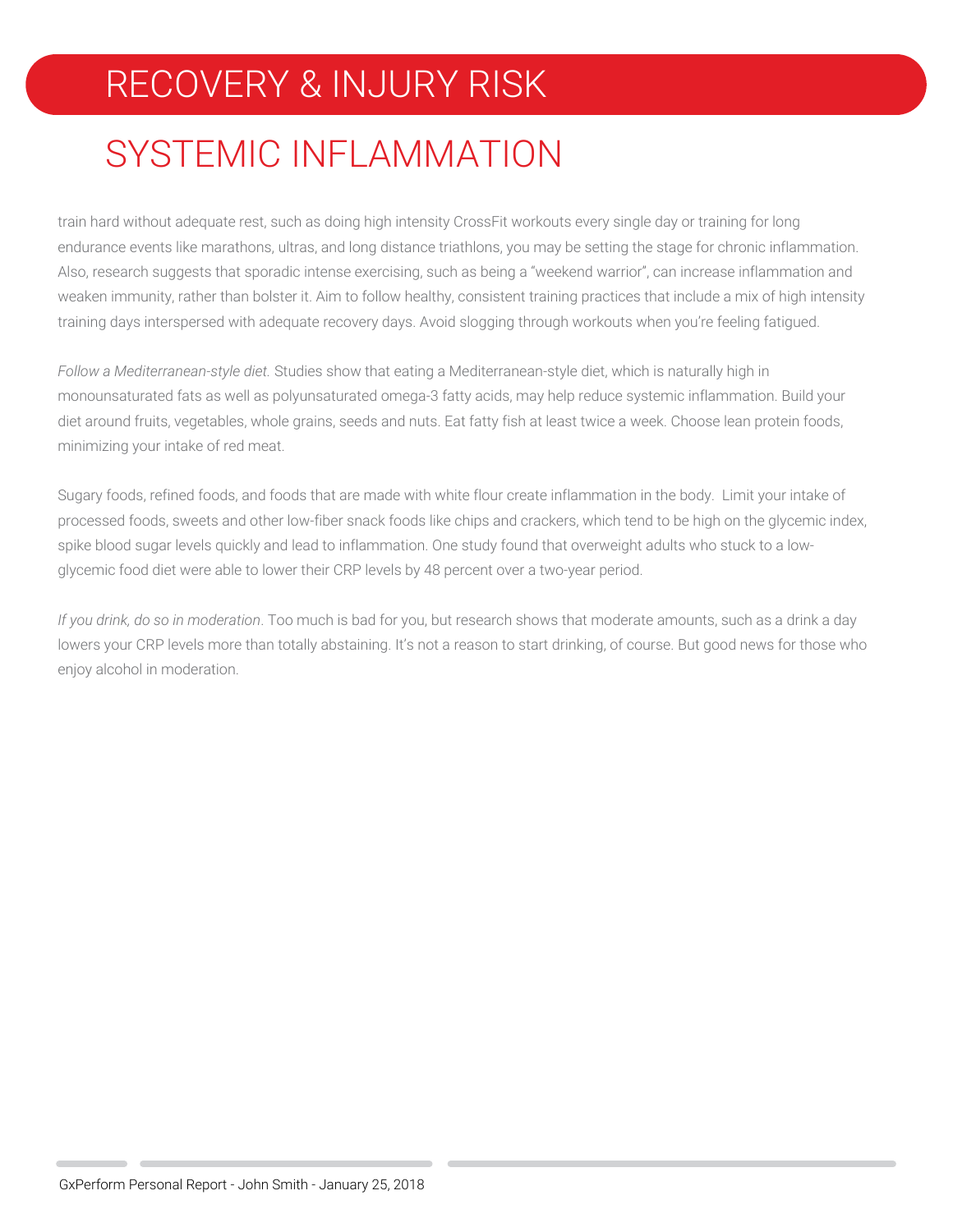# **Recovery & Injury Risk Section Also Includes…**

**RECOVERY & INJURY RISK** 

**INJURY RISK**